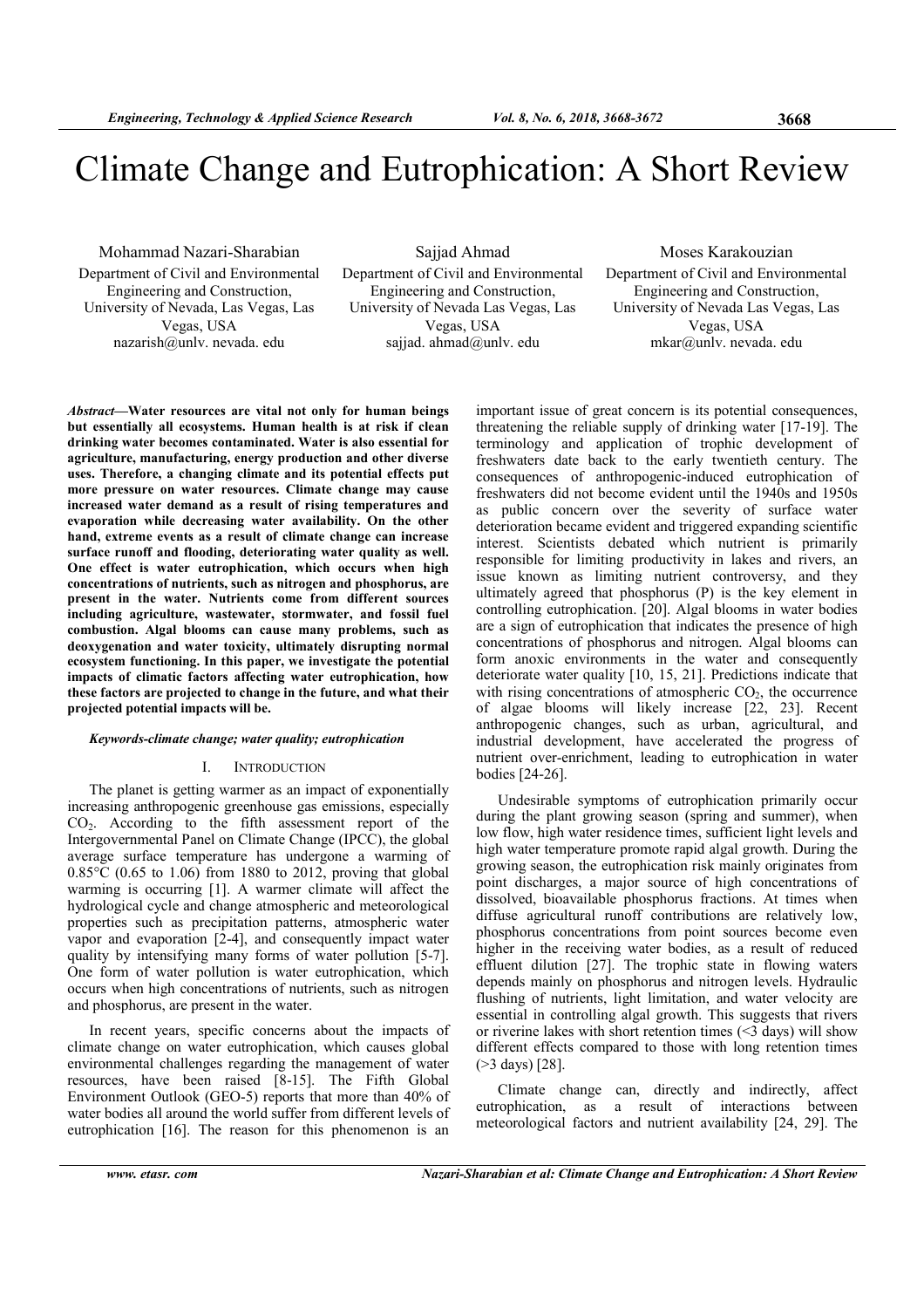existing literature shows that sensitive factors to climate change such as water temperature, precipitation, wind, and solar radiation can affect trophic conditions in water bodies. Therefore, to maintain water resources availability and safety, it is crucial to investigate the impacts of climate change on water quality in water resources. This paper briefly summarizes the potential impacts of climate change on the occurrence of eutrophication in water resources.

# II. CLIMATE CHANGE EFFECTS

# A. Temperature

Regarding climate change, many factors are considered in order to predict how future global warming will occur. In this case, the amount of future greenhouse gas emissions is a key variable. Two different emissions scenarios, including RCP2.6 (low emissions scenario) and RCP8.5 (high emissions scenario), show that by the end of the 21st century, the global surface temperature is expected to increase by 0.3°C-1.7°C and 2.6°C-4.8°C under RCP2.6, and RCP8.5, respectively [30]. Temperature is an important environmental factor that influences chemical and physical properties in water ecosystems such as pH, salinity, solubility, and diffusion rates, and can consequently affect water eutrophication potential [31, 32]. Air temperature and temperature in water bodies are in close equilibrium. Hence one of the immediate reactions to climate change is expected to be alterations in river and lake water temperatures [22, 33-35]. When water temperature and nutrient concentrations increase, algae growth is stimulated, leading to water eutrophication and algal blooms. As concentrations of phosphorous and nitrogen increase in lakes, rivers and estuaries, cyanobacteria become increasingly dominant. Cyanobacteria are a group of bacteria that grow in any type of water (fresh, brackish, or marine) and use sunlight to create food and survive. Because of their color, they are commonly known as "blue-green algae". They grow quickly and bloom in warm, nutrient-rich environments. Water bodies experiencing frequent blooms of cyanobacteria show properties that can impact water quality as well as the health of the surrounding environment [36, 37]. Once the water temperature rises above 25°C, the growth of cyanobacteria accelerates [32, 38-40]. Similarly, warmer temperatures could also stimulate earlier and more extended periods of potential algal blooms, as the immediate direct effect of a warmer environment [31, 41, 42]. Moreover, warmer temperatures will affect nutrient loadings from soil and sediment, which can ultimately impact the trophic status of water [43].

As the inflow to a reservoir gets warmer as a result of higher temperature, the water column will stratify more intensely, decreasing nutrient availability in the surface water. In this case, cyanobacteria will obtain nutrients from deeper depths and accelerate nutrient release in water [44, 45]. Higher temperatures will accelerate microbial activity in sediments at the bottom of lakes and rivers. In this case, the release rate of internal phosphorus will increase, and will contribute to a significant portion of the total nutrient load in the water [46]. In addition, higher water temperatures will reduce the degradation coefficients of water and decrease its self-purification capacity [10]. Therefore, under climate change conditions, the release of nutrient loadings from internal sources could still make water

eutrophic, even if external sources of nutrients, such as waste discharge and non-point pollution are restrained [47]. Moreover, when the surface water gets warmer, water viscosity will decrease, and as a result, nutrient diffusion will increase towards the surface. In this situation, larger phytoplankton (photosynthesizing microscopic biotic organisms that inhabit the upper sunlit layer of almost all oceans and bodies of fresh water on Earth) will sink, and cyanobacteria will become more abundant [38, 48, 49]. As a summary, increasing air temperature will increase water temperature and deteriorate water quality conditions by accelerating the eutrophication process in water bodies, which can cause environmental and health-related issues [23, 26, 46].

# B. Precipitation

Besides the temperature effects, the change in hydrological regimes is also a consequence of climate change. As the temperature is predicted to rise, precipitation will not change uniformly [30]. Under the RCP2.6 and RCP8.5 scenarios, climate model mean projections for 2081-2100 compared to 1986-2005 indicate that annual mean precipitation will increase mostly around the equatorial Pacific and some high-latitude areas. However, projections show that mean precipitation is likely to decrease in certain mid-latitude and subtropical regions, although some increase in mean precipitation in many mid-latitude regions is also likely to occur under the same scenario. Therefore, in areas with projected higher precipitation, it is possible that intense extreme precipitation events will occur and cause more erosion and resuspension of sediments, ultimately resulting in higher concentrations of sediments and nutrients in receiving water bodies [24, 48]. Furthermore, these extreme events will increase contaminant discharge and affect non-point pollution by mobilizing them over land and increasing nutrient concentrations in receiving water bodies, consequently degrading water quality. [49, 51- 53]. Less precipitation can also increase the risk of eutrophication by lowering minimum flows. In this case, less water volume will be available for dilution of pollutants. As a result, increased concentration of contaminants can cause deoxygenation, by lowering dissolved oxygen concentration (DO) and increasing biochemical oxygen demand (BOD). Consequently, the risk of eutrophication, especially in water bodies with limited re-aeration capacity, will be increased [24, 54]. Therefore, under climate change conditions and due to the alteration of regional precipitation patterns, water bodies are exposed to greater nutrient loads, which can ultimately lead to water quality deterioration.

# C. Wind

The wind will also be affected by climate change, and will have direct and indirect impacts on water resources [39]. Authors in [50] used general circulation models, under the A2 emission scenario, to predict the wind speed in different regions in 2050. Modeling results showed that across the boreal regions of the northern hemisphere, including Canada, tropical and subtropical regions, northern Europe, and Central and South America, stronger surface wind speeds will occur in 2050, while decreasing wind speeds were predicted for southern Europe, East and South Asia, and much of the west coast of South America. The direct effects of wind refer to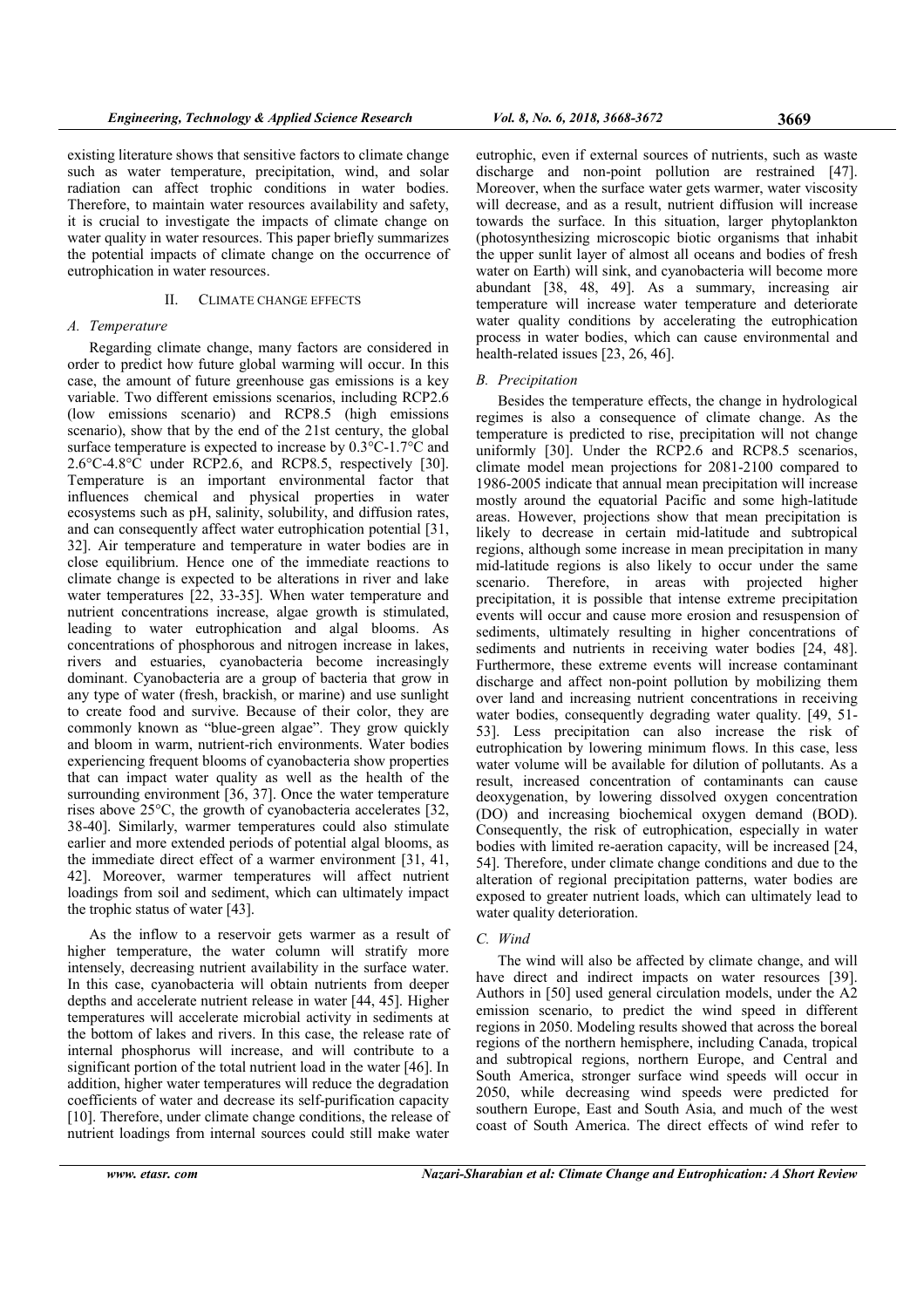blowing of algae from the water surface to the lakeshore or river banks and influencing these regions by forming algal blooms and changing environmental conditions. The indirect effect is the disturbance caused by the wind, which can circulate the water and mix different layers of the water column. This circulation enhances the mixture of nutrients and accelerates the release of nutrients from sediments [55]. Also, as the air temperature rises, wind mixes the warmer upper layers of water with the colder lower layers, which can speed up the volatilization, migration, and transformation of pollutants [9]. Authors in [56] used different sediment resuspension models to simulate nutrient distributions in the wind-dominated Salton Sea in the United States, which is highly eutrophic. They concluded that sediment resuspension, which induces both particulate and dissolved forms of nutrients, is the critical factor in nutrient cycling of the sea. Therefore, higher wind speeds will accelerate sediment resuspension, contaminant circulation, and finally exacerbate trophic conditions. Moreover, authors in [57] studied the Taihu Lake in China, which has experienced periods of severe eutrophication in the past. Model results, which coupled the biological processes and hydrodynamics in the lake, showed that temporal variations of eutrophication have high dependencies on meteorological forces. On the other hand, intense and high-speed winds can also restrain the formation of algal blooms by dissipating them and weakening their aggregation [58]. Therefore, the wind will have direct and indirect impacts on water trophic conditions, but it does not act as a single decisive operator, and mostly influences eutrophication along with other meteorological factors.

# D. Solar Radiation

Global warming and solar radiation have mutual connections [59]. As an important source of energy, solar radiation plays a crucial role in photosynthesis in different



ecosystems and is an essential factor for the growth of phytoplankton and other aquatic species. Therefore, the photosynthesis efficiency is dependent upon the temporal and spatial variations of solar radiation. Sufficient sunlight increases water temperature and the presence of nutrients altogether provide suitable conditions for the growth of algae and phytoplankton, finally resulting in water eutrophication [22]. Solar radiation affects a wide range of living organisms, by penetrating aquatic systems and acting as the energy source for plant photosynthesis. If plants do not receive sufficient amounts of sunlight, they take up oxygen from the water, and DO depletion will occur. Under anaerobic conditions, phosphorus release from sediments can cause water eutrophication [60, 61]. Algae distribution is also dependent on the intensity of solar radiation received at different depths. However, increased sunlight will not necessarily cause more algae growth. There is a maximum growth rate for algae, in which beyond this threshold, the growth rate will decrease [62, 63]. Authors in [62] projected UV-B radiation at the Earth's surface from 1960 to 2100. Although the global temperature is slated to rise until 2100, results of UV-B predictions showed that radiation change at different latitudes will alter differently. Projected UV-B radiation compared with 1980 levels, showed increasing trends at 60˝ to 90˝ southern latitude (more than 20% increase), and decreasing trends at 60˝ to 90˝ northern latitude (around 10% decrease).

#### E. Summary

Besides the effects of temperature, precipitation, wind and solar radiation alteration, an increasing population, rapid urban development, and lack of land use planning continually contribute to the degradation of the environment and water resources. Figure 1 summarizes the impacts of climate change on water eutrophication.



Fig. 1. The interaction among climate change factors and eutrophication.

www. etasr. com Nazari-Sharabian et al: Climate Change and Eutrophication: A Short Review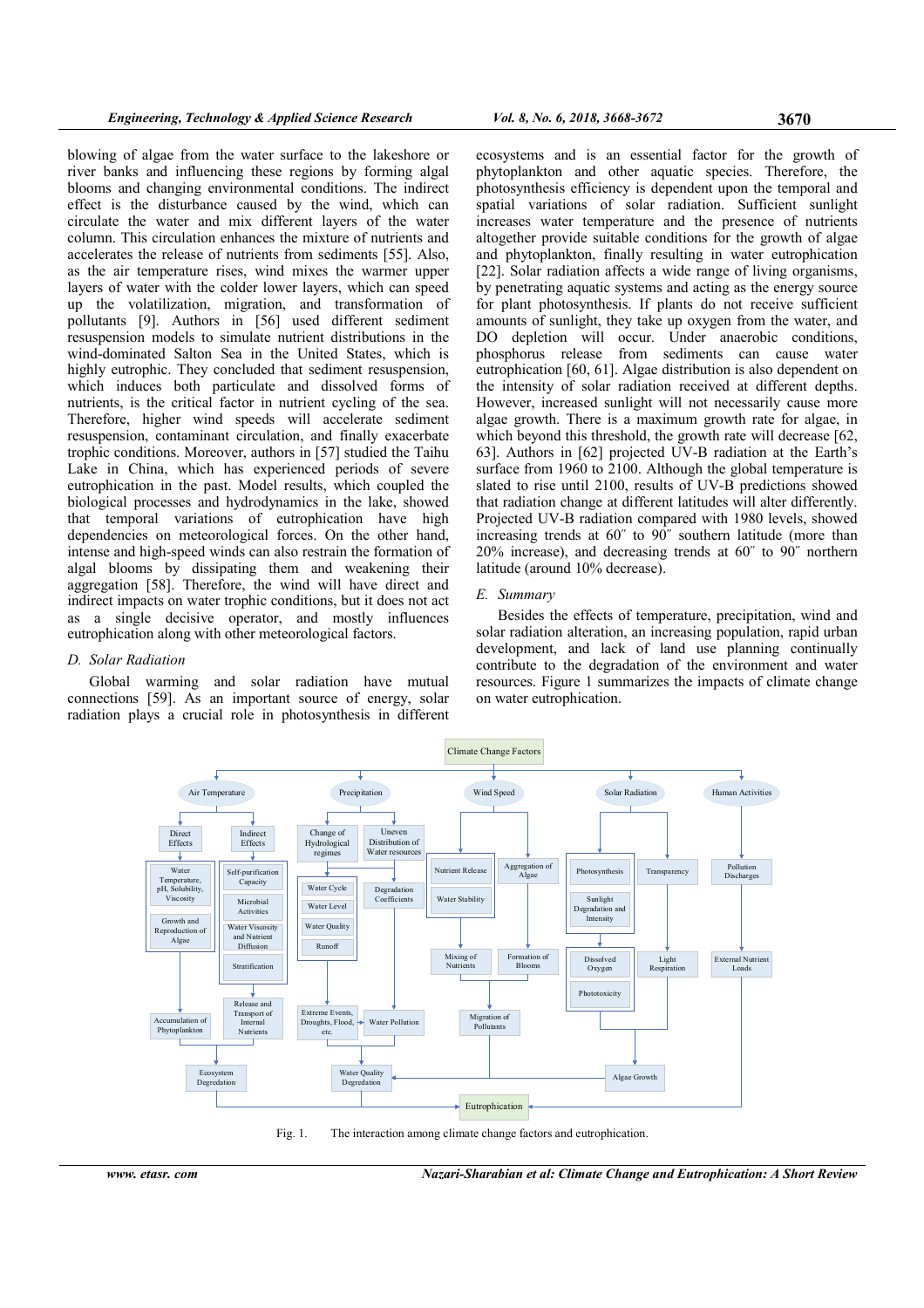### III. CONCLUSION

In this paper the effects of climate change on meteorological parameters such as temperature, precipitation, wind, and solar radiation were reviewed, and their potential impacts on water quality, especially eutrophication, were investigated. Based on the available literature and historical, scientific evidence, a changing climate will lead to degradation of water quality. The recent anthropogenic climate change will also amplify deterioration of trophic conditions in water resources, by changing the internal and external nutrient loadings, as an impact of global temperature rise, changing precipitation patterns, and altering wind speed and solar radiation intensity. Therefore, maintaining our invaluable water resources in a changing climate is a big and significant challenge for the policymakers today, and deserves considerable attention for the sake of future generations.

### **REFERENCES**

- [1] IPCC, IPCC Working Group I Contribution to the IPCC Fifth Assessment Report (AR5): The Physical Science Basis, IPCC, 2013
- [2] IPCC, Climate Change 2007: The Physical Science Basis, Cambridge University Press, 2007
- [3] IPCC, Managing the Risks of Extreme Events and Disasters to Advance Climate Change Adaptation, Cambridge University Press, 2012
- [4] T. G. Huntington, "Evidence for intensification of the global water cycle: Review and synthesis", Journal of Hydrology, Vol. 319, No. 1-4, pp. 83-95, 2006
- [5] R. Deus, D. Brito, M. Mateus, I. Kenov, A. Fornaro, R. Neves, C. Alves, "Impact evaluation of a pisciculture in the Tucuruí Reservoir (Para, Brazil) using a two-dimensional water quality model", Journal of Hydrology, Vol. 487, pp. 1-12, 2013
- [6] S. Chung, J. Oh, "Calibration of CE-QUAL-W2 for a monomictic reservoir in a monsoon climate area", Water Science and Technology, Vol. 54, No. 11-12, pp. 29-37, 2006
- [7] Y. Park, K. H. Cho, J. H. Kang, S. W. Lee, J. H. Kim, "Developing a flow control strategy to reduce nutrient load in a reclaimed multireservoir system using a 2D hydrodynamic and water quality model", Science of the Total Environment, Vol. 466-467, pp. 871-880, 2014
- [8] J. Xia, S. Cheng, X. Hao, R. Xia, X. Liu, "Potential impacts and challenges of climate change on water quality and ecosystem: Case studies in representative rivers in China", Journal of Resources and Ecology, Vol. 1, No. 1, pp. 31-35, 2010
- [9] R. Xia, Z. Chen, Y. Zhou, "Impact Assessment of Climate Change on Algal Blooms by a Parametric Modeling Study in Han River", Journal of Resources and Ecology, Vol. 3, No. 3, pp. 209-219, 2012
- [10] B. Moss, D. McKee, D. Atkinson, S. E. Colliongs, W. J. Eaton, A. B. Gill, I. Harvey, K. Hatton, T. Heyes, D. Wilson, "How important is climate? Effects of warming, nutrient addition and fish on phytoplankton in shallow lake microcosms", Journal of Applied Ecology, Vol. 40, No. 5, pp. 782-792, 2003
- [11] IPCC, Climate Change 1995, The Science of Climate Change Technical Report, Cambridge University Press, 1996
- [12] K. Hiscock, A. Southward, I. Tittley, S. Hawkins, "Effects of changing temperature on benthic marine life in Britain and Ireland", Aquatic Conservation: Marine and Freshwater Ecosystems, Vol. 14, No. 4, pp. 327-331, 2004
- [13] R. L. Wilby, P. G. Whitehead, A. J. Wade, D. Butterfield, R. J. Davis, G. Watts, "Integrated modelling of climate change impacts on water resources and quality in a lowland catchment: River Kennet, UK", Journal of Hydrology, Vol. 330, No. 1-2, pp. 204-220, 2006
- [14] C. R. Fragoso Jr., D. M. L. Motta Marques, T. F. Ferreira, H. J. Janse, E. H. van Nes, "Potential effects of climate change and eutrophication on a large subtropical shallow lake", Environmental Modelling & Software, Vol. 26, No. 11, pp. 1337-1348, 2011
- [15] B. Moss, S. Kosten, M. Meerhoff, R. Battarbee, N. Mazzeo, K. Havens, G. Lacerot, Z. W. Liu, D. L. Meester, H. Paerl, M. Scheffer, "Allied attack: Climate change and eutrophication", Inland Waters, Vol. 1, No. 2, pp. 101-105, 2011
- [16] United Nations Environment Programme, Global Environment Outlook Year Book: An Overview of Our Changing Environment, 2012
- [17] G. M. Hallegraeff, "A review of harmful algal blooms and their apparent increase", Phycologia, Vol. 32, No. 2, pp. 79-99, 1993
- [18] I. Chorus, J. Bartram, Toxic Cyanobacteria in Water: A Guide to their Public Health Consequences, Monitoring and Management, World Health Organization, Geneva, 1999
- [19] C. Le, Y. Zha, Y. Li, D. Sun, H. Lu, B. Yin, "Eutrophication of Lake Waters in China: Cost, Causes, and Control", Environmental Management, Vol. 45, No. 4, pp. 662-668, 2010
- [20] G. E. Likens, Nutrients and Eutrophication: The Limiting Nutrient Controversy, American Society of Limnology and Oceanography, 1972
- [21] C. Huang, X. Wang, H. Yang, Y. Li, Y. Wang, X. Chen, L. Xu, "Satellite data regarding the eutrophication response to human activities in the plateau lake Dianchi in China from 1974 to 2009", Science of the Total Environment, Vol. 1, No. 11, pp. 485-486, 2014
- [22] S. Ihnken, A. Eggert, J. Beardall, "Exposure times in rapid light curves affect photosynthetic parameters in algae", Aquatic Botany, Vol. 93, No. 3, pp. 185-194, 2010
- [23] H. W. Paerl, T. G. Otten, "Blooms Bite the Hand That Feeds Them", Science, Vol. 342, No. 6157, pp. 433-434, 2013
- [24] P. G. Whitehead, R. L. Wilby, R. W. Battarbee, "A review of the potential impacts of climate change on surface water quality" Hydrological Sciences Journal, Vol. 54, No. 1, pp. 101-123, 2009
- [25] B. M. Ulen, G. A. Weyhenmeyer, "Adapting regional eutrophication targets for surface waters—Influence of the EU Water Framework Directive, national policy and climate change", Environmental Science & Policy, Vol. 10, No. 7-8, pp. 734-742, 2007
- [26] H. W. Paerl, L. M. Valdes, A. R. Joyner, B. L. Peierls, M. F. Piehler, S. R. Riggs, R. R. Christian, L. A. Eby, L. B. Crowder, J. S. Ramus, E. J. Clesceri, C. P. Buzzelli, R. A. Luettich, "Ecological response to hurricane events in the Pamlico Sound System, NC and implications for assessment and management in a regime of increased frequency", Estuaries and Coasts, Vol. 29, No. 6, pp. 1033-1045, 2006
- [27] H. P. Jarvie, C. Neal, P. J. A. Withers, "Sewage-effluent phosphorus: A greater risk to river eutrophication than agricultural phosphorus?", Science of the Total Environment, Vol. 360, No. 1-3, pp. 246-253, 2006
- [28] J. Hilton, M. O'Hare, M. J. Bowes, J. I. Jones, "How green is my river? A new paradigm of eutrophication in rivers", Science of the Total Environment, Vol. 365, No. 1-3, pp. 66-83, 2006
- [29] E. Jeppesen, M. Sondergaard, J. P. Jensen, K. Havens, O. Anneville, L. Carvalho, M. F. Coveney, R. Deneke, M. T. Dokulil, B. Foy, D. Gerdeaux, S. E. Hampton, S. Hilt, K. Kangur, J. Kohler, E. H. H. R. Lammens, T. L. Lauridsen, M. Manca, M. R. Miracle, B. Moss, P. Noges, G. Persson, G. Phillips, R. Portielje, S. Romo, C. L. Schelske, D. Straile, I. Tatrai, E. Willen, M. Winder, "Lake responses to reduced nutrient loading— An analysis of contemporary long-term data from 35 case studies", Freshwater Biology, Vol. 50, No. 10, pp. 1747-1771, 2005
- [30] IPCC. Climate Change 2014: Synthesis Report. Contribution of Working Groups I, II and III to the Fifth Assessment Report of the Intergovernmental Panel on Climate Change, IPCC: Geneva, Switzerland, 2014
- [31] W. M. Mooij, J. H. Janse, L. N. De Senerpont Domis, S. Hu lsmann, B. W. Ibelings, "Predicting the effect of climate change on temperate shallow lakes with the ecosystem model PCLake", Hydrobiologia, Vol. 584, No. 1, pp. 443-454, 2007
- [32] J. Q. Su, H. Wang, Z. F. Yang, "Lake eutrophication modeling in considering climatic factors change: A review", Chinese Journal of Applied Ecology, Vol. 23, No. 11, pp. 3197-3206, 2012 (in Chinese)
- [33] H. Hassan, T. Aramaki, K. Hanaki, T. Matsuo, R. L. Wilby, "Lake stratification and temperature profiles simulated using downscaled GCM output", Water Science & Technology, Vol. 38, No. 11, pp. 217-226, 1998